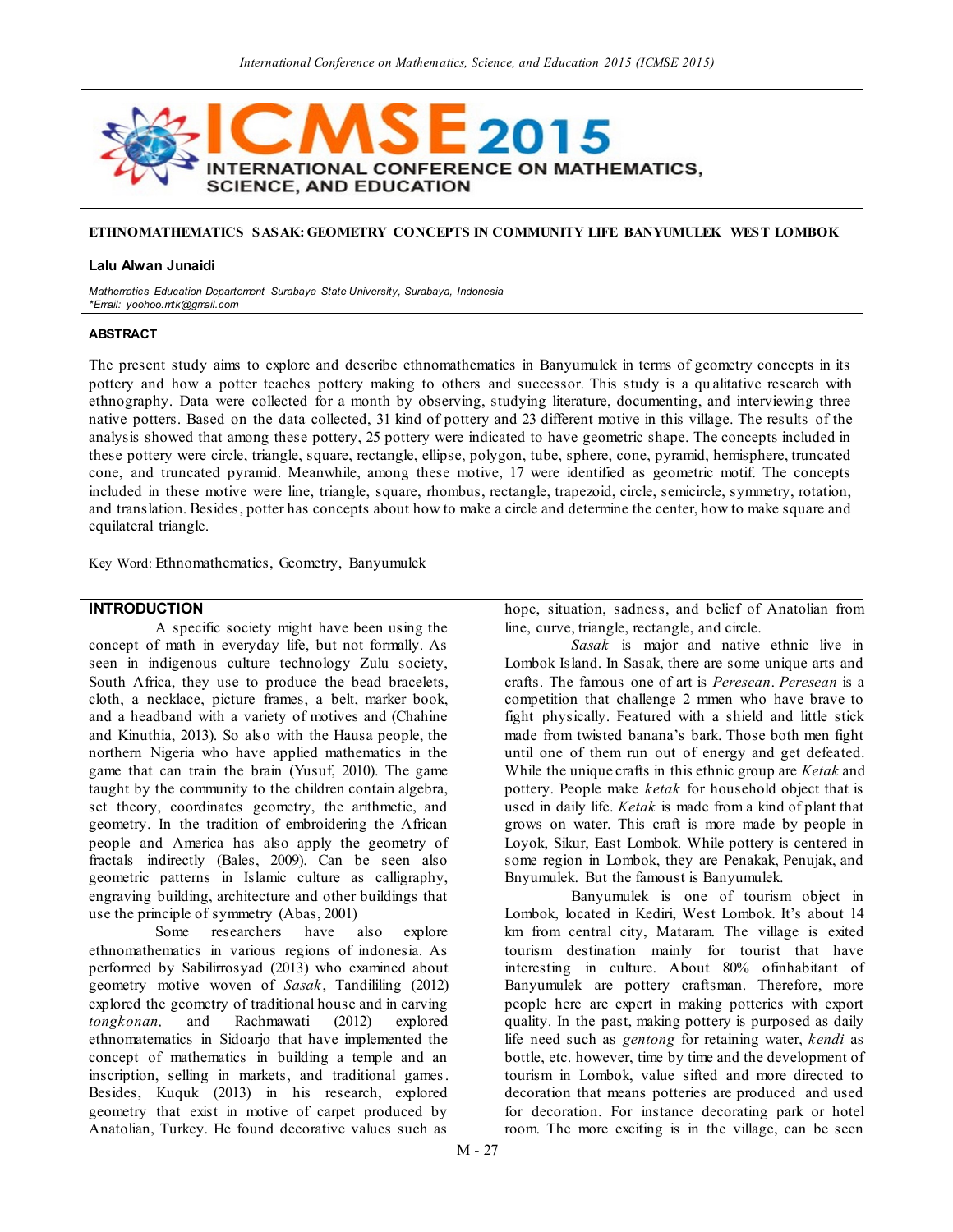process of making pottery from beginning until burning process.

Though the handicrafts workers that is in this village do not understand geometry formally through the level of education , but indirectly they have understand in a different way and can even applied it to produce merchandise that has high selling values. Based on the explanation, it is need to study the ethnomathematics existed in Banyumulek, especially about geometry concept which is exist in the life of local community

# **METHODS**

.

This research is qualitative with ethnograph method. Ethnography is used to describe, explain, and analyze element culture of a society or nations. Data were collected by steps that is explained in the diagram below.



Diagram 1. Steps for collecting data

While the data were analysed by steps shown on the diagram below:



Diagram 2. Steps for analysing data

# **RESULT AND EXPLANATION**

Based on the analysis of the domain and taxonomy, obtained from 31 kinds of pottery that existed in Banyumulek village, Kediri sub-district, West Lombok, 25 kinds of them included in geometrical shape that is: (1) Mangkuk Bunder; (2) Ponjol Dupe; (3) Mangkuk Kobok; (4) Ponjol Kotak; (5) Piring Cakram; (6) Bekem Sirep; (7) Bekem Tereng; (8) Ceret Maling; (9) Bekem Alu; (10) Bekem Pentung; (11) Pirirng Segiempat Panjang; (12) Piring Bunder; (13) Piring Kotak; (14) Nampan Bunder Rate; (15) Nampan Oval; (16) Nampan Seraton Segienam; (17) Tempat Lilin Yin Yang; (18) Tempat Lilin Segitiga; (19) Tempat Lampu Piramid; (20) Tempat Lilin Kobok Nyiur; (21) Tempat Lampu Peluru; (22) Tempat Lampu Komboq; (23) Pot Piramid Terbalik; (24) Vas Botol; dan (25) Vas Gasing. Potteries had a main shape of square, rectangular, equilateral triangles, ellips, a circle, a polygon, a tube, beams, a cube, pyramid, cone, the ball, semisphere, cut cone, and cut pyramid.

But, there are 6 categories of pottery that included in non-geometric shape, namely: (1) Ponjol Dongson; (2) Ponjol Gedeng; (3) Nampan Jantung; (4) Tempat Lilin Dongson; (5) Tempat Lilin Penyu; dan (6) Tempat Lilin Bulan Sabit. That Potteries had a major in the form of animal, a genus of plants, as natural element part of the body, and a tool. In other words that variety of ornamental in the form of pottery as a certain symbols. So, it is not contain the geometrical shape.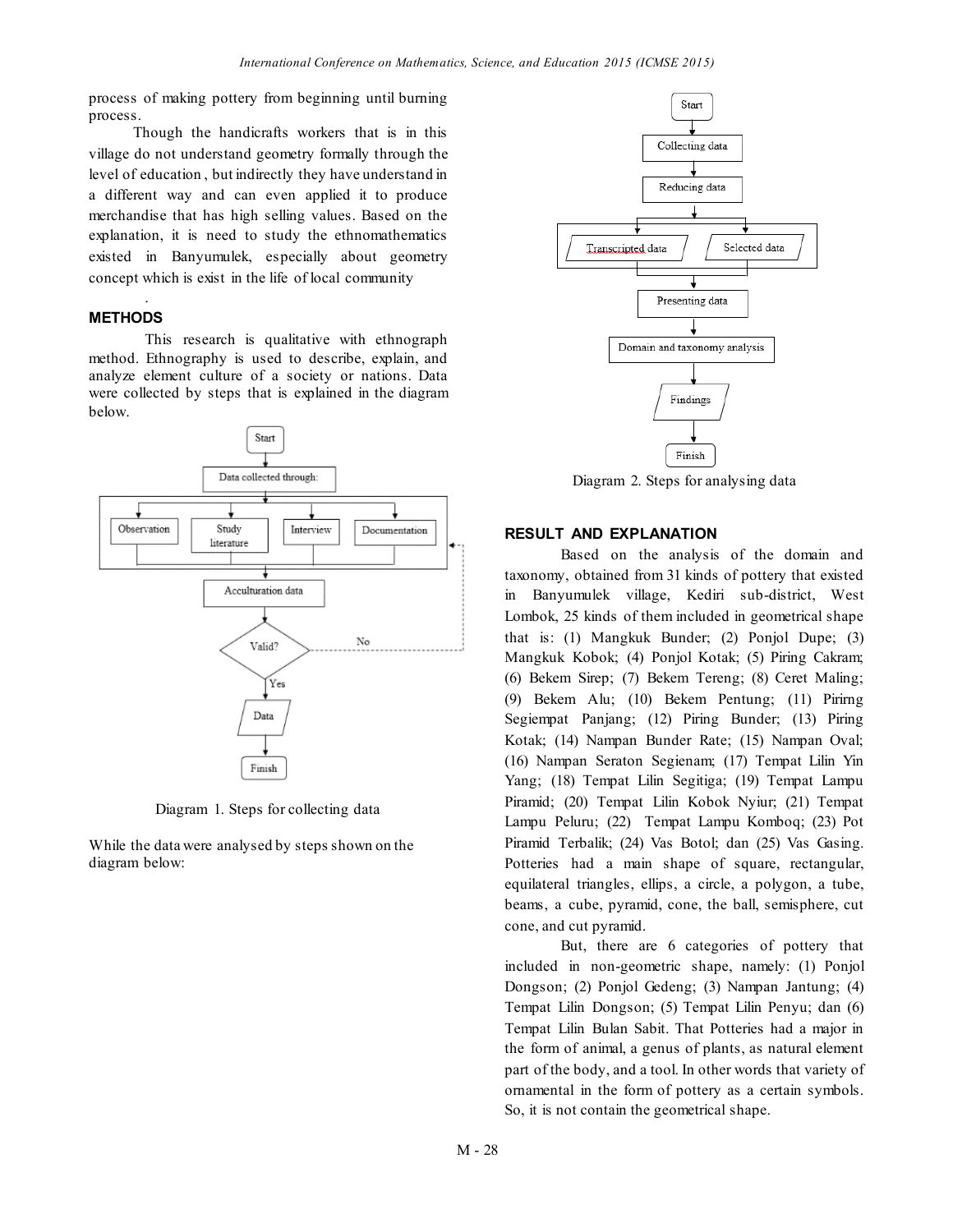The results of research supported by the findings Rachmawati (2012) who explored ethnomathematics of Sidoarjo mentioned that the mathematical conception as a result the activity of designing an instrument as well as makes patterns that are found on earthenware traditional and equipment, some of them are basic form irik, kalo, and ebor if that is shaped half of a sphere with ledges patterned circl , layah (cobek) with a circular shape, gentong with ellips shaped, capil with cone-shaped, ilir and kelasa shaped like a rectangle, as well as of relics culture having other forms of geometry. In addition, Hopper (2000) also mentions that pottery is solid geometry or to the geometry of three dimensions. This means that the pottery have the values of geometry.

In addition, obtained also that of the 21 kinds of motives of pottery which already exist at the Banyumulek village, West Lombok, 17 kind of motives included in geometric motives, namely: (1) Pangan Jejer; (2) Cungklik; (3) Garis; (4) Spiral; (5) Mate Lengkeng; (6) Pucuk Rebong; (7) Penggale Bilaq; (8) Kipas; (9) Sulur; (10) Catur; (11) Matahari; (12) Yin Yang; (13) Kubah Mesjid; (14) Jelo Tiwok: (15) Pangan Kembar; (16) Longe; dan (17) Teker. The motives have a main element of line, a triangle, square, rhombus, rectangular, of a trapezoid, a circle, and a half circle on a body of earthenware who forms a connection with a beautiful shape .While the motives included non-geometric as many as 6 motives namely: (1) Ladik Jejer; (2) Belincek; (3) Jangger Manuk; (4) Penyu; (5) Kembang Sepatu; dan (6) Jerapah The motives have a main element of flower, animals, a tools, and etc. In other words, variety of ornamental in the motives of certain symbols. Then, they are not containing a main element of line, a triangle, square, rhombus, rectangular, a trapezoid, a circle, and a half circle.

This research on the motive was supported by the findings Sabilirrosyad (2014) who examines motives on a fabric woven of Sasak Sukarara, Central Lombok. His research in the form of 40 motives that have the concept of geometry namely points a line, triangle, square, rectangle, rhombus, a pentagon, a hexagon, octagon, reflection; translation, of rotation, and dilatation. Result of this research was also supported by the findings of Embong (2010) has namely in weaving there are in the form of a mathematical conception of the application of the concept of transformation, measurements, estimation; accuracy and equality. The concept of transformation, reflection, in the form of translation, of rotation, and dilatation often used in makes patterns motives. Besides, historical study conducted by Ascher (1991) on Incas pottery also shows that motif on

that pottery have the geometry concept as translation, reflection and rotation.

There was a unique finding in this research. It is a Ceret Maling. Ceret Maling is a kind of pitcher to retain water. But the design is not like usual bottle. This pitcher has an opening at the bottom as ducts enter water. However when it stands, the water can not falling out. Actually, the design is like Klein Bottle, but there was a little different in the inner part of this pitcher as shown below.



Figure 1. comparation between *Ceret Maling* and Klein Bottle

Pottery on a Banyumulek village has its own concept of some geometry shape such as a circle, a square, and equilateral triangle. They made the shapes by using simple tools such as thread, sticks, and boxes, and apply ways that nobody on learning mathematics. For instance a craftsman determining the center of a circle by using the traditional way that is explained below.



Figure 2. Some steps to determine of circle's center

## **CONCLUSION**

The concept of geometry that were on the pottery are: a circle, a triangle, square, rectangular, ellipse, polygon, a tube, a ball, cone, pyramid, half of a sphere, cut cone, and cut pyramid. While the concept of